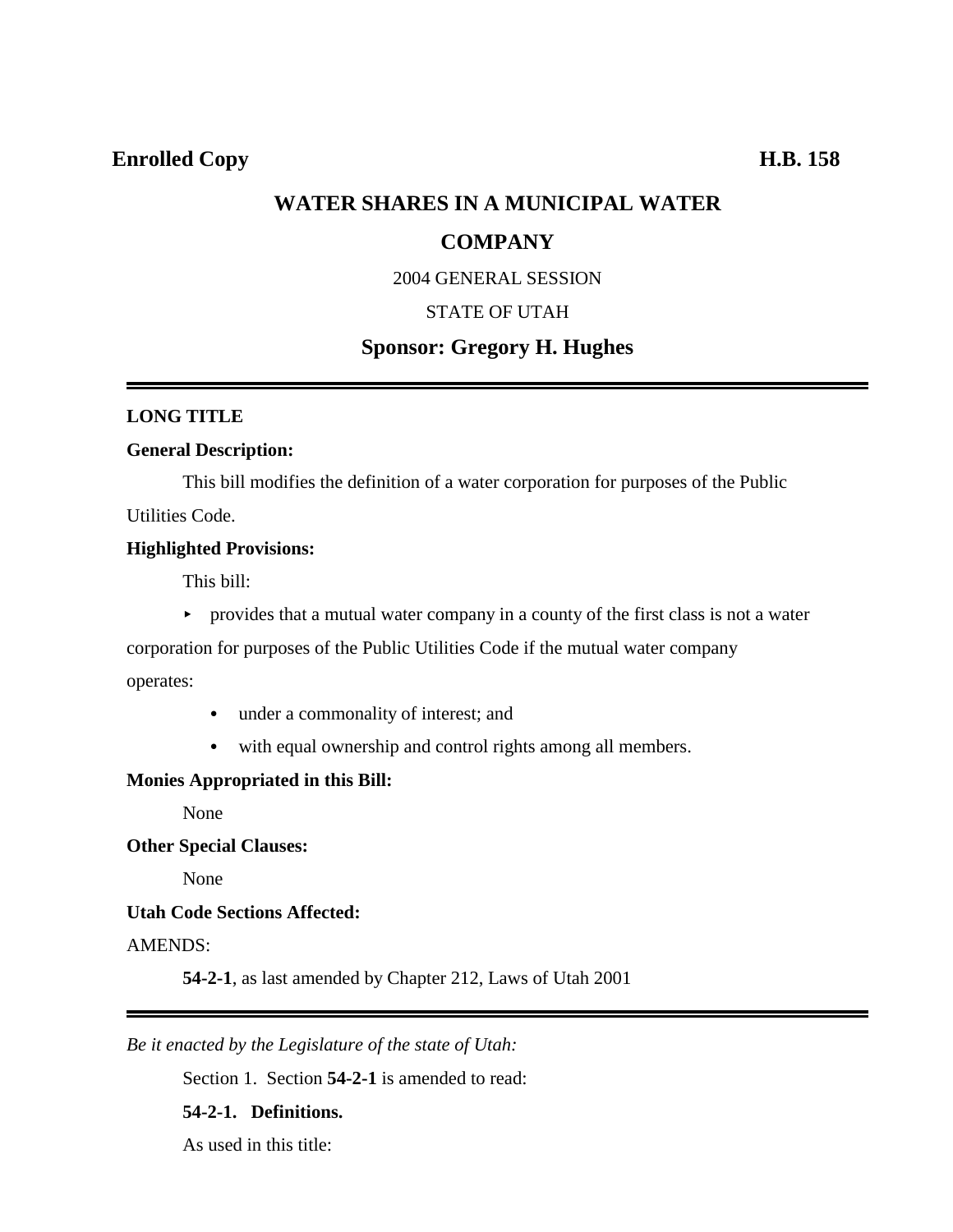## **H.B. 158 Enrolled Copy**

(1) "Avoided costs" means the incremental costs to an electrical corporation of electric energy or capacity or both which, due to the purchase of electric energy or capacity or both from small power production or cogeneration facilities, the electrical corporation would not have to generate itself or purchase from another electrical corporation.

(2) "Cogeneration facility":

(a) means a facility which produces:

(i) electric energy; and

(ii) steam or forms of useful energy, including heat, which are used for industrial, commercial, heating, or cooling purposes; and

(b) is a qualifying cogeneration facility under federal law.

(3) "Commission" means the Public Service Commission of Utah.

(4) "Commissioner" means a member of the commission.

(5) (a) "Corporation" includes an association, and a joint stock company having any powers or privileges not possessed by individuals or partnerships.

(b) "Corporation" does not include towns, cities, counties, conservancy districts, improvement districts, or other governmental units created or organized under any general or special law of this state.

(6) "Distribution electrical cooperative" includes an electrical corporation that:

(a) is a cooperative;

(b) conducts a business that includes the retail distribution of electricity the cooperative purchases or generates for the cooperative's members; and

(c) is required to allocate or distribute savings in excess of additions to reserves and surplus on the basis of patronage to the cooperative's:

(i) members; or

(ii) patrons.

(7) "Electrical corporation" includes every corporation, cooperative association, and person, their lessees, trustees, and receivers, owning, controlling, operating, or managing any electric plant, or in any way furnishing electric power for public service or to its consumers or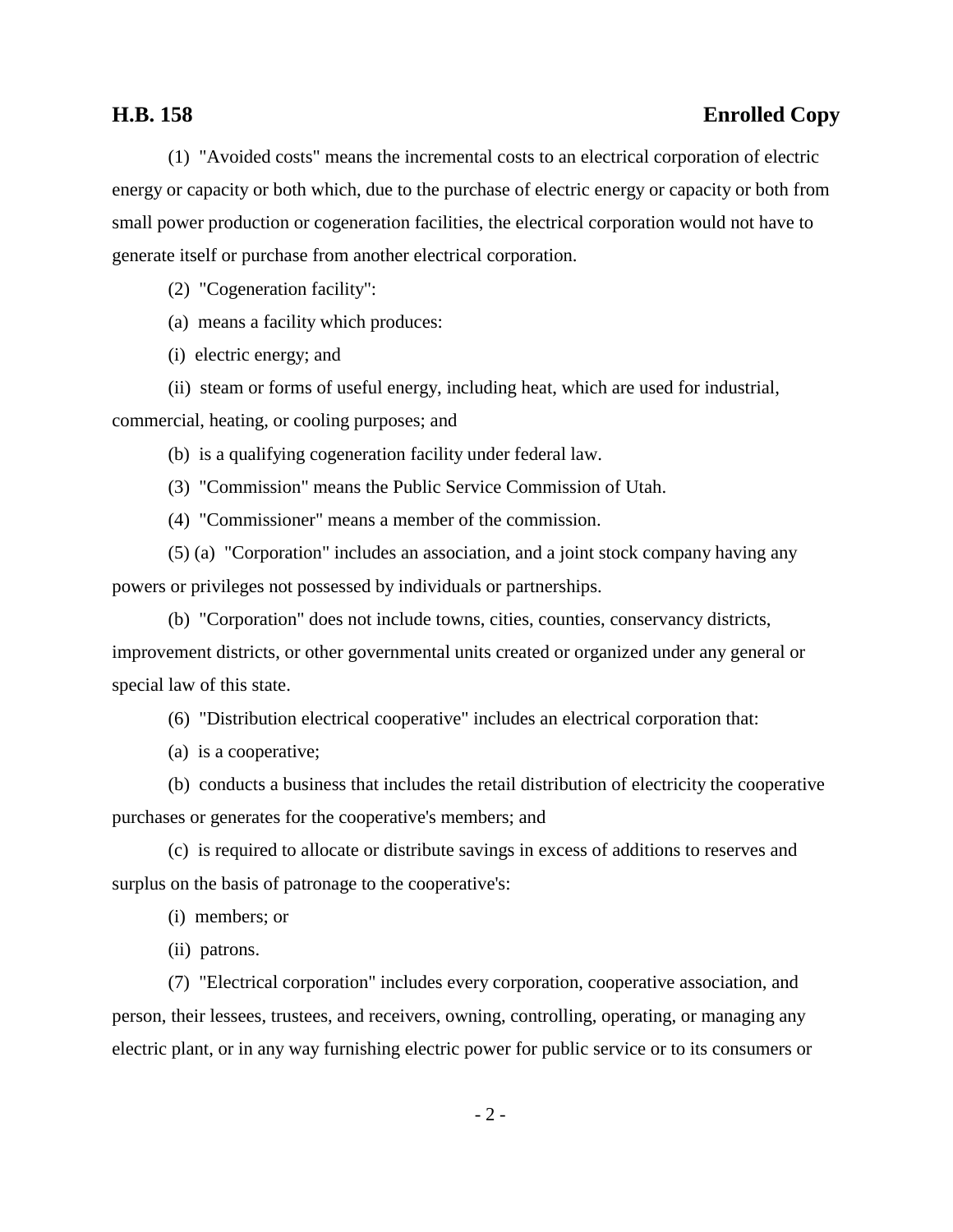members for domestic, commercial, or industrial use, within this state, except independent energy producers, and except where electricity is generated on or distributed by the producer solely for the producer's own use, or the use of the producer's tenants, or for the use of members of an association of unit owners formed under Title 57, Chapter 8, Condominium Ownership Act, and not for sale to the public generally.

(8) "Electric plant" includes all real estate, fixtures, and personal property owned, controlled, operated, or managed in connection with or to facilitate the production, generation, transmission, delivery, or furnishing of electricity for light, heat, or power, and all conduits, ducts, or other devices, materials, apparatus, or property for containing, holding, or carrying conductors used or to be used for the transmission of electricity for light, heat, or power.

(9) "Gas corporation" includes every corporation and person, their lessees, trustees, and receivers, owning, controlling, operating, or managing any gas plant for public service within this state or for the selling or furnishing of natural gas to any consumer or consumers within the state for domestic, commercial, or industrial use, except in the situation that:

(a) gas is made or produced on, and distributed by the maker or producer through, private property:

(i) solely for the maker's or producer's own use or the use of the maker's or producer's tenants; and

(ii) not for sale to others;

(b) gas is compressed on private property solely for the owner's own use or the use of the owner's employees as a motor vehicle fuel; or

(c) gas is compressed by a retailer of motor vehicle fuel on the retailer's property solely for sale as a motor vehicle fuel.

(10) "Gas plant" includes all real estate, fixtures, and personal property owned, controlled, operated, or managed in connection with or to facilitate the production, generation, transmission, delivery, or furnishing of gas, natural or manufactured, for light, heat, or power.

(11) "Heat corporation" includes every corporation and person, their lessees, trustees, and receivers, owning, controlling, operating, or managing any heating plant for public service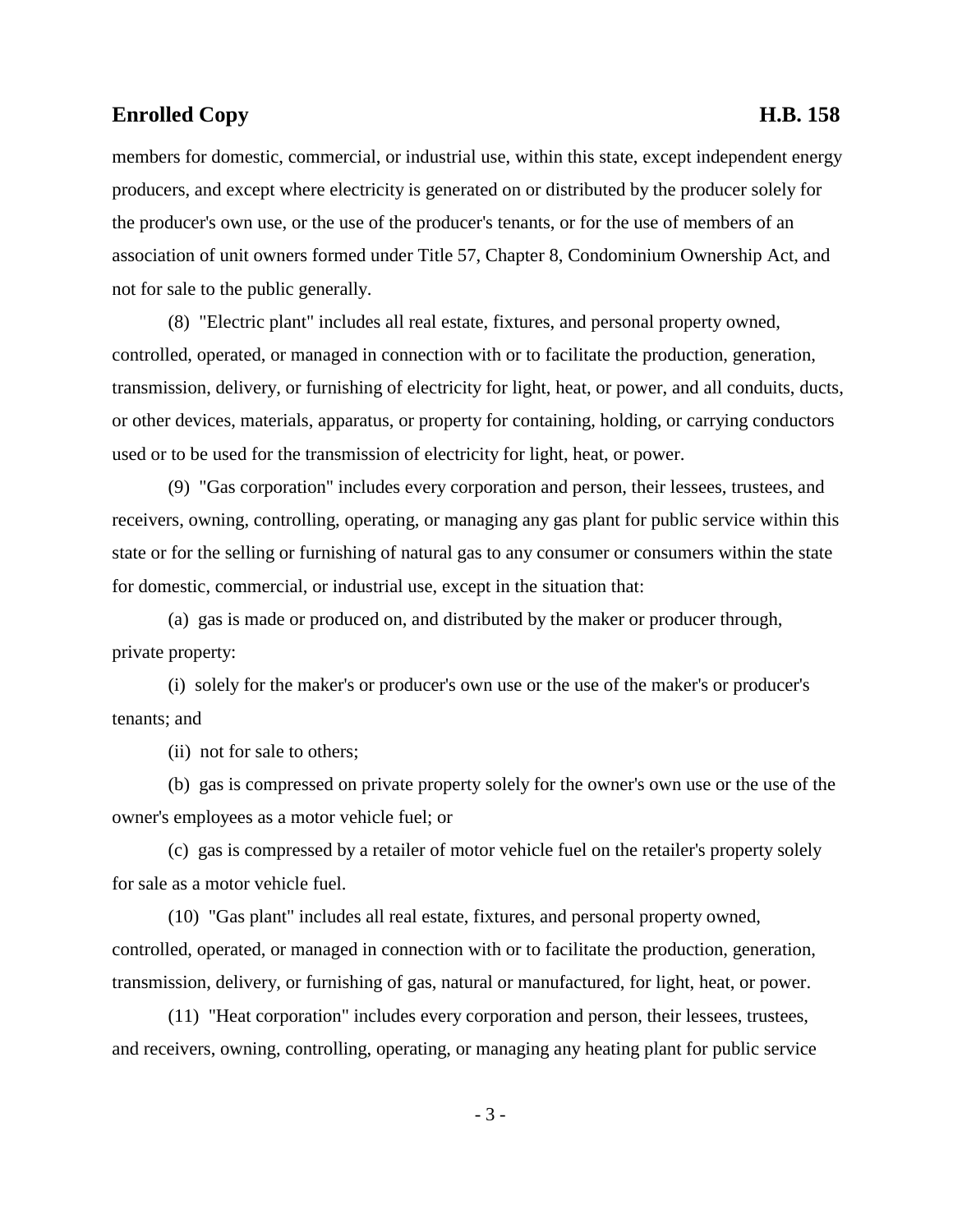# **H.B. 158 Enrolled Copy**

within this state.

(12) (a) "Heating plant" includes all real estate, fixtures, machinery, appliances, and personal property controlled, operated, or managed in connection with or to facilitate the production, generation, transmission, delivery, or furnishing of artificial heat.

(b) "Heating plant" does not include either small power production facilities or cogeneration facilities.

(13) "Independent energy producer" means every electrical corporation, person, corporation, or government entity, their lessees, trustees, or receivers, that own, operate, control, or manage a small power production or cogeneration facility.

(14) "Private telecommunications system" includes all facilities for the transmission of signs, signals, writing, images, sounds, messages, data, or other information of any nature by wire, radio, lightwaves, or other electromagnetic means, excluding mobile radio facilities, that are owned, controlled, operated, or managed by a corporation or person, including their lessees, trustees, receivers, or trustees appointed by any court, for the use of that corporation or person and not for the shared use with or resale to any other corporation or person on a regular basis.

(15) (a) "Public utility" includes every railroad corporation, gas corporation, electrical corporation, distribution electrical cooperative, wholesale electrical cooperative, telephone corporation, telegraph corporation, water corporation, sewerage corporation, heat corporation, and independent energy producer not described in Subsection (15)(d), where the service is performed for, or the commodity delivered to, the public generally, or in the case of a gas corporation or electrical corporation where the gas or electricity is sold or furnished to any member or consumers within the state for domestic, commercial, or industrial use.

(b) (i) If any railroad corporation, gas corporation, electrical corporation, telephone corporation, telegraph corporation, water corporation, sewerage corporation, heat corporation, or independent energy producer not described in Subsection (15)(d), performs a service for or delivers a commodity to the public, it is considered to be a public utility, subject to the jurisdiction and regulation of the commission and this title.

(ii) If a gas corporation, independent energy producer not described in Subsection

- 4 -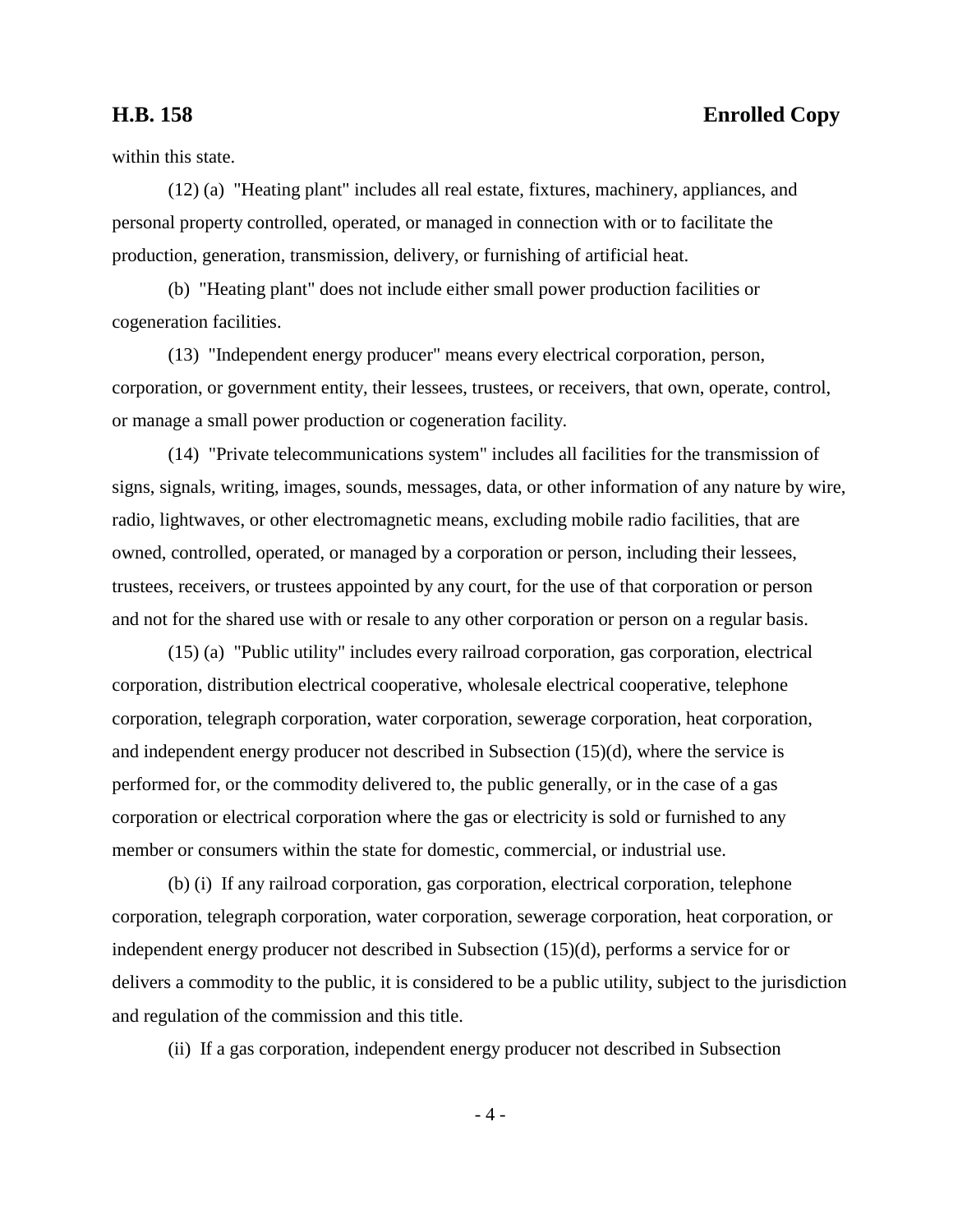(15)(d), or electrical corporation sells or furnishes gas or electricity to any member or consumers within the state, for domestic, commercial, or industrial use, for which any compensation or payment is received, it is considered to be a public utility, subject to the jurisdiction and regulation of the commission and this title.

(c) Any corporation or person not engaged in business exclusively as a public utility as defined in this section is governed by this title in respect only to the public utility owned, controlled, operated, or managed by the corporation or person, and not in respect to any other business or pursuit.

(d) An independent energy producer is exempt from the jurisdiction and regulations of the commission if it meets the requirements of Subsection  $(15)(d)(i)$ ,  $(ii)$ , or  $(iii)$ , or any combination of these:

(i) the commodity or service is produced or delivered, or both, by an independent energy producer solely for the uses exempted in Subsection (7) or for the use of state-owned facilities;

(ii) the commodity or service is sold by an independent energy producer to an electrical corporation; or

(iii) (A) the commodity or service delivered by the independent energy producer is delivered to an entity which controls, is controlled by, or affiliated with the independent energy producer or to a user located on real property managed by the independent energy producer; and

(B) the real property on which the service or commodity is used is contiguous to real property which is owned or controlled by the independent energy producer. Parcels of real property separated solely by public roads or easements for public roads shall be considered as contiguous for purposes of this Subsection (15).

(e) Any person or corporation defined as an electrical corporation or public utility under this section may continue to serve its existing customers subject to any order or future determination of the commission in reference to the right to serve those customers.

(f) (i) "Public utility" does not include any person that is otherwise considered a public utility under this Subsection (15) solely because of that person's ownership of an interest in an electric plant, cogeneration facility, or small power production facility in this state if all of the

- 5 -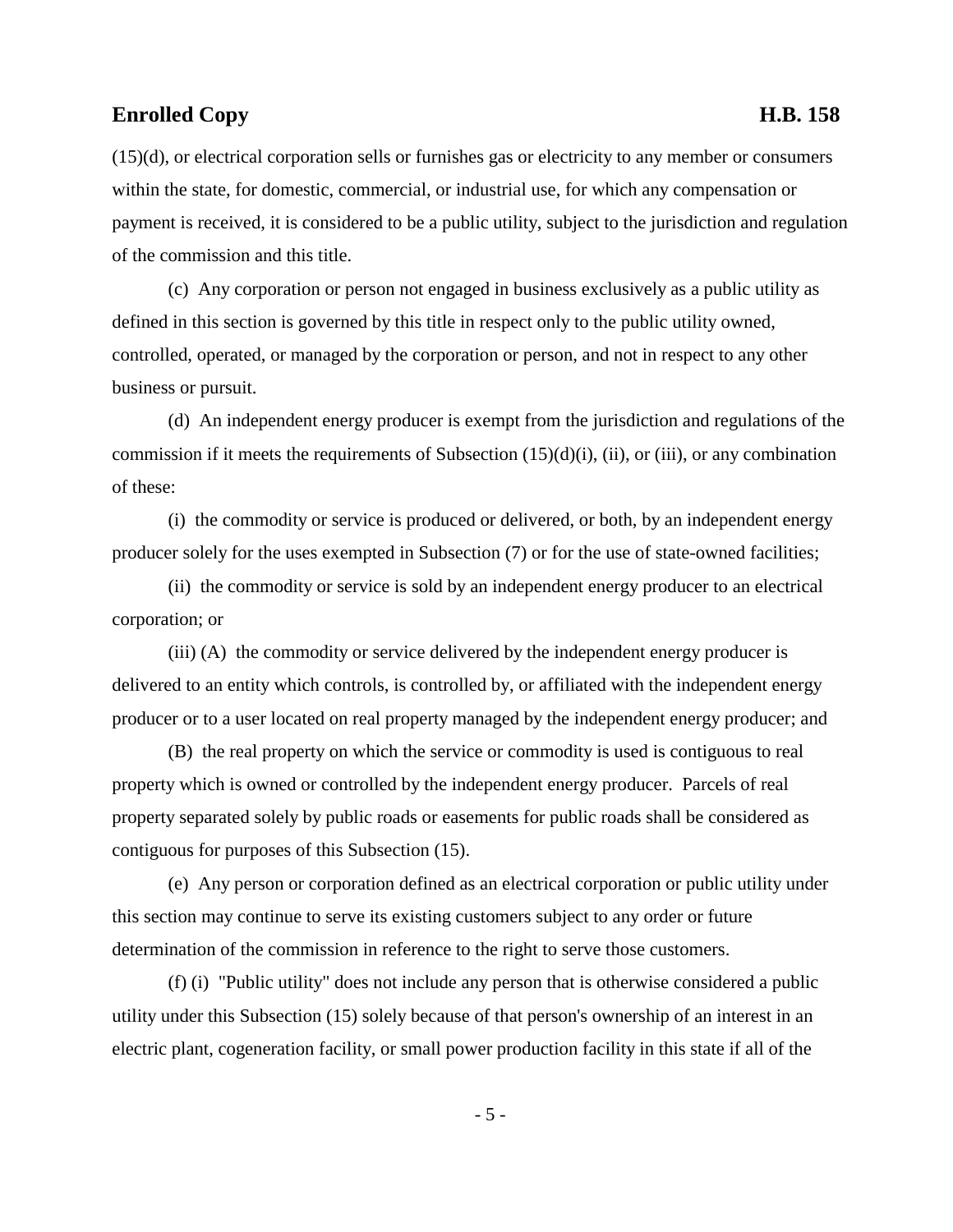following conditions are met:

(A) the ownership interest in the electric plant, cogeneration facility, or small power production facility is leased to:

(I) a public utility, and that lease has been approved by the commission;

(II) a person or government entity that is exempt from commission regulation as a public utility; or

(III) a combination of Subsections  $(15)(f)(i)(A)(I)$  and  $(II)$ ;

(B) the lessor of the ownership interest identified in Subsection  $(15)(f)(i)(A)$  is:

(I) primarily engaged in a business other than the business of a public utility; or

(II) a person whose total equity or beneficial ownership is held directly or indirectly by another person engaged in a business other than the business of a public utility; and

(C) the rent reserved under the lease does not include any amount based on or determined by revenues or income of the lessee.

(ii) Any person that is exempt from classification as a public utility under Subsection  $(15)(f)(i)$  shall continue to be so exempt from classification following termination of the lessee's right to possession or use of the electric plant for so long as the former lessor does not operate the electric plant or sell electricity from the electric plant. If the former lessor operates the electric plant or sells electricity, the former lessor shall continue to be so exempt for a period of 90 days following termination, or for a longer period that is ordered by the commission. This period may not exceed one year. A change in rates that would otherwise require commission approval may not be effective during the 90-day or extended period without commission approval.

(g) "Public utility" does not include any person that provides financing for, but has no ownership interest in an electric plant, small power production facility, or cogeneration facility. In the event of a foreclosure in which an ownership interest in an electric plant, small power production facility, or cogeneration facility is transferred to a third-party financer of an electric plant, small power production facility, or cogeneration facility, then that third-party financer is exempt from classification as a public utility for 90 days following the foreclosure, or for a longer

- 6 -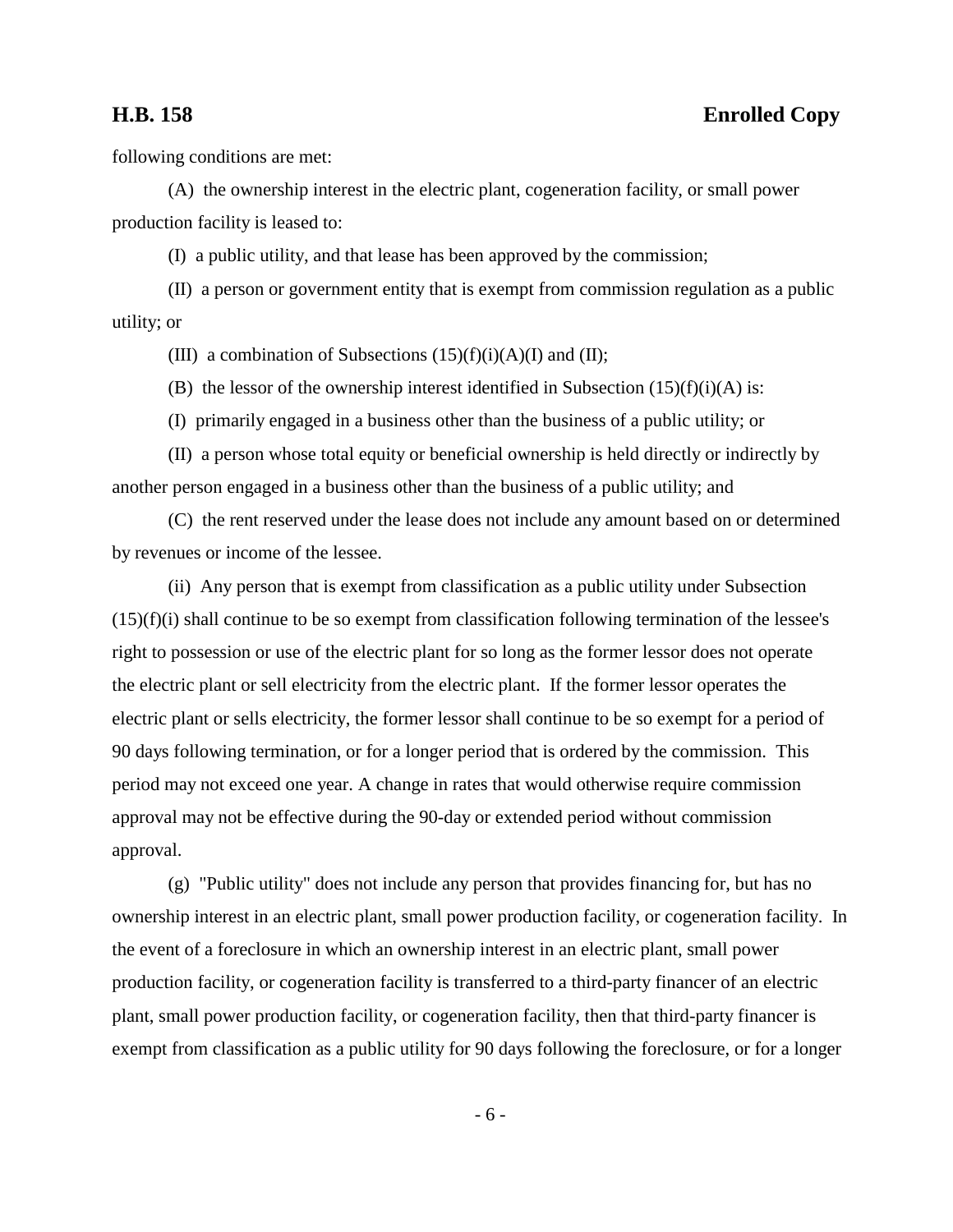period that is ordered by the commission. This period may not exceed one year.

(h) (i) The distribution or transportation of natural gas for use as a motor vehicle fuel does not cause the distributor or transporter to be a "public utility," unless the commission, after notice and a public hearing, determines by rule that it is in the public interest to regulate the distributers or transporters, but the retail sale alone of compressed natural gas as a motor vehicle fuel may not cause the seller to be a "public utility."

(ii) In determining whether it is in the public interest to regulate the distributors or transporters, the commission shall consider, among other things, the impact of the regulation on the availability and price of natural gas for use as a motor fuel.

(16) "Purchasing utility" means any electrical corporation that is required to purchase electricity from small power production or cogeneration facilities pursuant to the Public Utility Regulatory Policies Act, 16 U.S.C. Section 824a-3.

(17) "Railroad" includes every commercial, interurban, and other railway, other than a street railway, and each branch or extension of a railway, by any power operated, together with all tracks, bridges, trestles, rights-of-way, subways, tunnels, stations, depots, union depots, yards, grounds, terminals, terminal facilities, structures, and equipment, and all other real estate, fixtures, and personal property of every kind used in connection with a railway owned, controlled, operated, or managed for public service in the transportation of persons or property.

(18) "Railroad corporation" includes every corporation and person, their lessees, trustees, and receivers, owning, controlling, operating, or managing any railroad for public service within this state.

(19) (a) "Sewerage corporation" includes every corporation and person, their lessees, trustees, and receivers, owning, controlling, operating, or managing any sewerage system for public service within this state.

(b) "Sewerage corporation" does not include private sewerage companies engaged in disposing of sewage only for their stockholders, or towns, cities, counties, conservancy districts, improvement districts, or other governmental units created or organized under any general or special law of this state.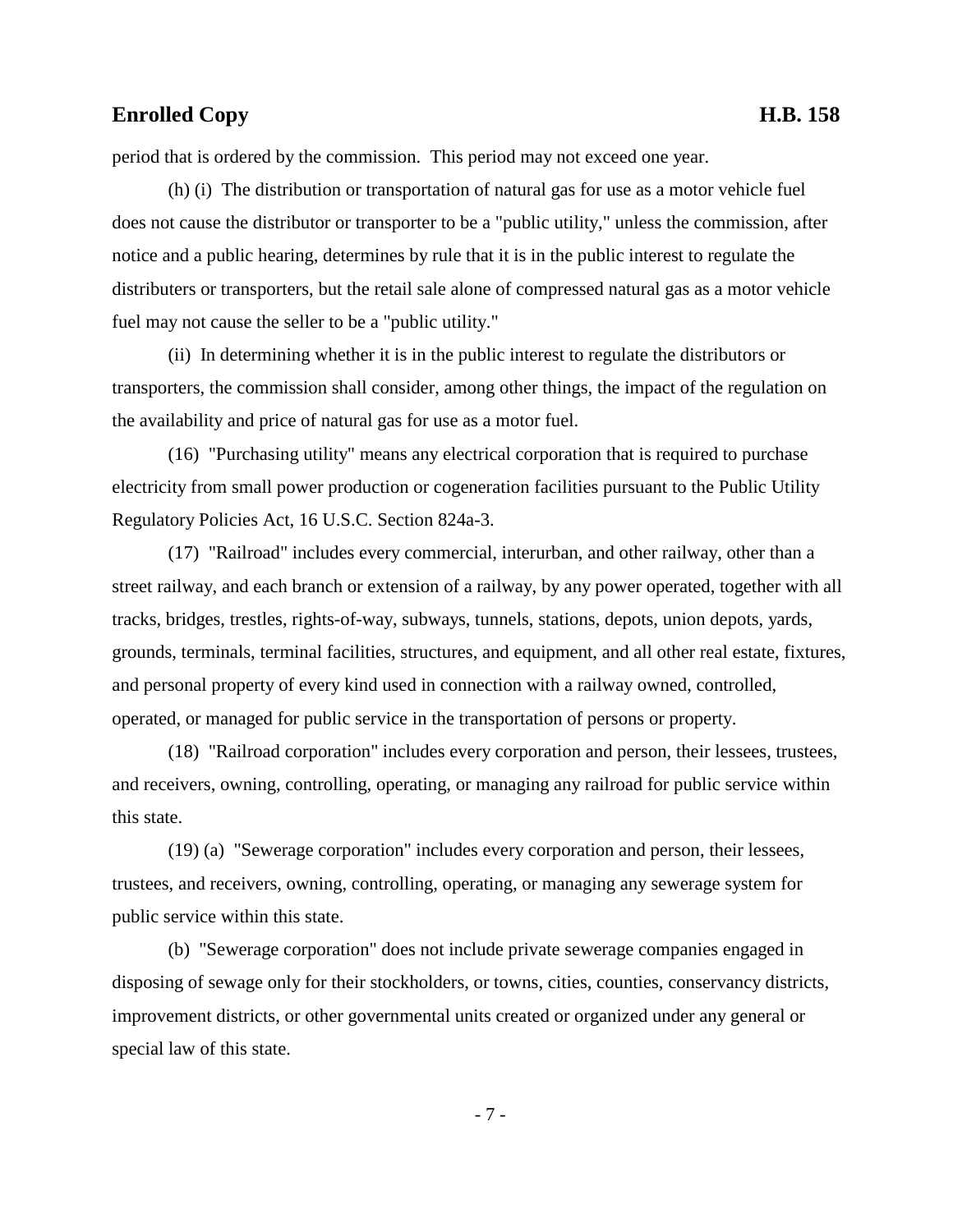# **H.B. 158 Enrolled Copy**

(20) "Small power production facility" means a facility which:

(a) produces electric energy solely by the use, as a primary energy source, of biomass, waste, renewable resources, geothermal resources, or any combination of them;

(b) has a power production capacity that, together with any other facilities located at the same site, is not greater than 80 megawatts; and

(c) is a qualifying small power production facility under federal law.

(21) "Telegraph corporation" includes every corporation and person, their lessees, trustees, and receivers, owning, controlling, operating, or managing any telegraph line for public service within this state.

(22) "Telegraph line" includes all conduits, ducts, poles, wires, cables, instruments, and appliances, and all other real estate, fixtures, and personal property owned, controlled, operated, or managed in connection with or to facilitate communication by telegraph, whether that communication be had with or without the use of transmission wires.

(23) (a) "Telephone corporation" means any corporation or person, and their lessees, trustee, receivers, or trustees appointed by any court, who owns, controls, operates, manages, or resells a public telecommunications service as defined in Section 54-8b-2.

(b) "Telephone corporation" does not mean a corporation, partnership, or firm providing:

(i) intrastate telephone service offered by a provider of cellular, personal communication systems (PCS), or other commercial mobile radio service as defined in 47 U.S.C. Sec. 332 that has been issued a covering license by the Federal Communications Commission;

(ii) Internet service; or

(iii) resold intrastate toll service.

(24) "Telephone line" includes all conduits, ducts, poles, wires, cables, instruments, and appliances, and all other real estate, fixtures, and personal property owned, controlled, operated, or managed in connection with or to facilitate communication by telephone whether that communication is had with or without the use of transmission wires.

(25) "Transportation of persons" includes every service in connection with or incidental to the safety, comfort, or convenience of the person transported, and the receipt, carriage, and

- 8 -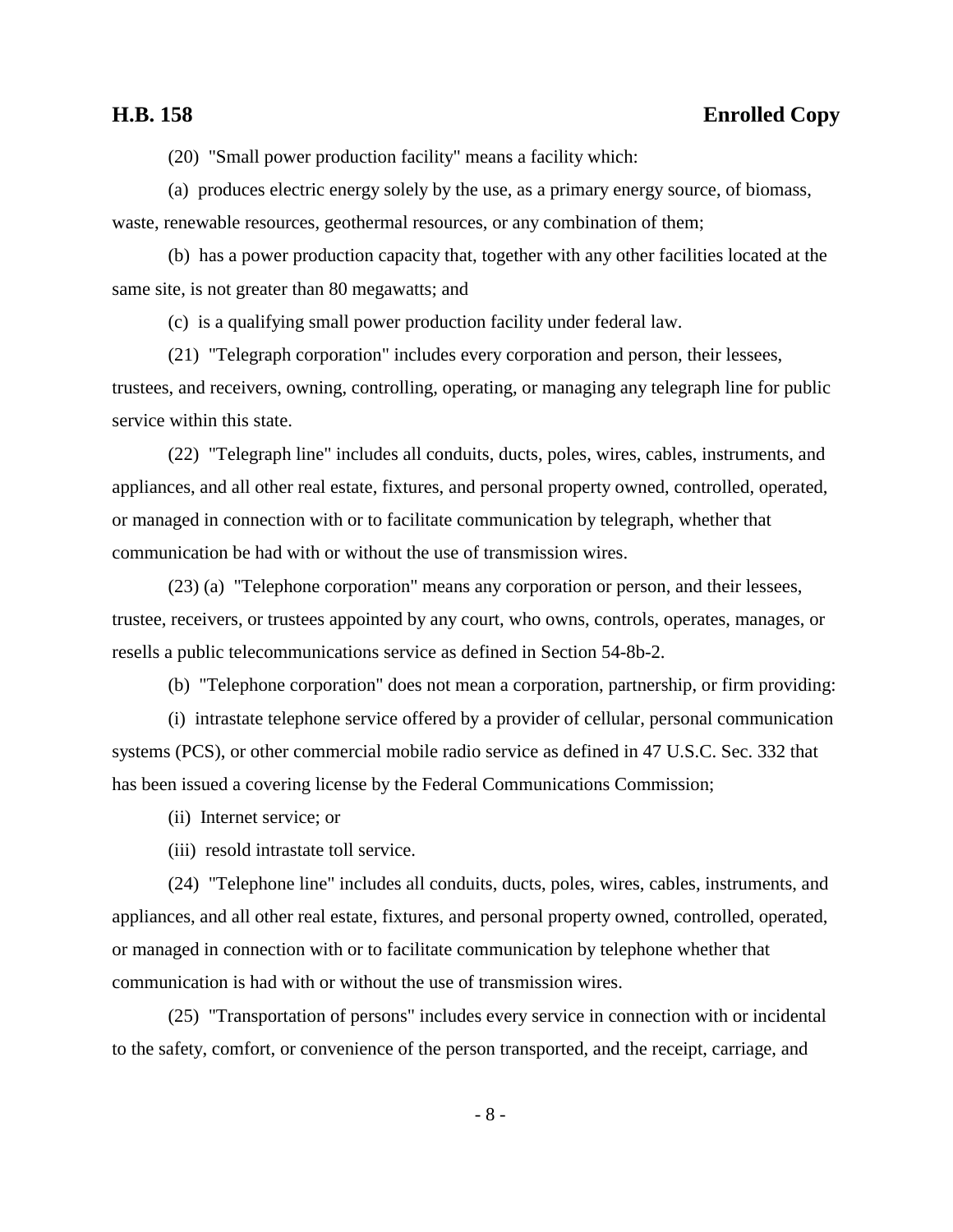delivery of that person and that person's baggage.

(26) "Transportation of property" includes every service in connection with or incidental to the transportation of property, including in particular its receipt, delivery, elevation, transfer, switching, carriage, ventilation, refrigeration, icing, dunnage, storage, and hauling, and the transmission of credit by express companies.

(27) (a) "Water corporation" includes every corporation and person, their lessees, trustees, and receivers, owning, controlling, operating, or managing any water system for public service within this state. [H]

(b) "Water corporation" does not include:

(i) private irrigation companies engaged in distributing water only to their stockholders[, or];

(ii) towns, cities, counties, water conservancy districts, improvement districts, or other governmental units created or organized under any general or special law of this state[.]; or

(iii) a mutual water company operating:

(A) in a county of the first class;

(B) under a commonality of interest; and

(C) with equal ownership and control rights among all members.

(28) (a) "Water system" includes all reservoirs, tunnels, shafts, dams, dikes, headgates, pipes, flumes, canals, structures, and appliances, and all other real estate, fixtures, and personal property owned, controlled, operated, or managed in connection with or to facilitate the diversion, development, storage, supply, distribution, sale, furnishing, carriage, appointment, apportionment, or measurement of water for power, fire protection, irrigation, reclamation, or manufacturing, or for municipal, domestic, or other beneficial use.

(b) "Water system" does not include private irrigation companies engaged in distributing water only to their stockholders.

(29) "Wholesale electrical cooperative" includes every electrical corporation that is:

(a) in the business of the wholesale distribution of electricity it has purchased or generated to its members and the public; and